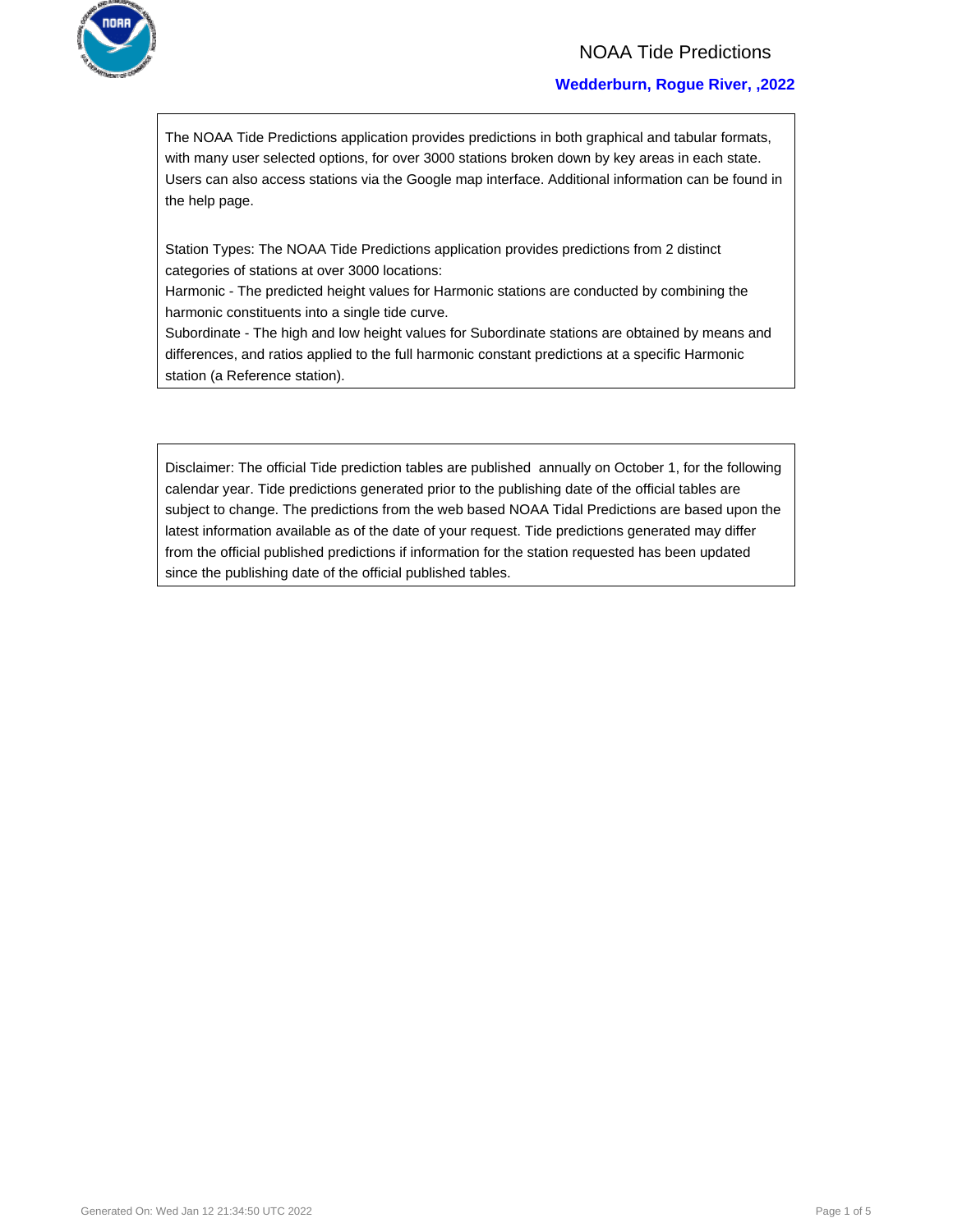

StationId: TWC0817 Source: NOAA/NOS/CO-OPS Station Type: Subordinate Time Zone: LST\_LDT Datum: MLLW

#### **NOAA Tide Predictions**

# **Wedderburn, Rogue River, ,2022 ( 42 26.0N / 124 25.0W )**

**Times and Heights of High and Low Waters**

|                                                                                   | January                                                                                               |                                     |                                                                                           |                                        | February                                                                  |                                              | <b>March</b>                                                                                                          |                                                                       |                             |
|-----------------------------------------------------------------------------------|-------------------------------------------------------------------------------------------------------|-------------------------------------|-------------------------------------------------------------------------------------------|----------------------------------------|---------------------------------------------------------------------------|----------------------------------------------|-----------------------------------------------------------------------------------------------------------------------|-----------------------------------------------------------------------|-----------------------------|
| Time<br>Height                                                                    | Time                                                                                                  | Height                              | Time                                                                                      | Height                                 | Time                                                                      | Height                                       | Time<br>Height                                                                                                        | Time                                                                  | Height                      |
| h m<br>ft<br>03:38 AM 3.1<br>09:35 AM<br>8.2<br>Sa 05:01 PM -1.5<br>11:41 PM 5.9  | h m<br>cm<br>16 04:23 AM 3.6<br>94<br>10:06 AM 7.0<br>250<br>-46<br>Su 05:31 PM -0.3<br>180           | ft<br>cm<br>110<br>213<br>-9        | h m<br>1<br>12:11 AM 6.1<br>05:24 AM 2.6<br>Tu 11:12 AM 8.0<br>06:20 PM -1.4<br>$\bullet$ | ft<br>cm<br>186<br>-79<br>244<br>$-43$ | h m<br>16 12:10 AM 5.7<br>05:27 AM<br>W 11:10 AM 6.9<br>$O$ 06:11 PM -0.4 | ft<br>cm<br>174<br>2.7<br>82<br>210<br>$-12$ | ft<br>h m<br>cm<br>1<br>04:29 AM 2.3<br>70<br>226<br>10:18 AM 7.4<br>$-30$<br>Tu 05:17 PM -1.0<br>11:41 PM 6.2<br>189 | h m<br>16 05:30 AM 2.2<br>11:14 AM 6.4<br>W 06:03 PM -0.2             | ft<br>cm<br>67<br>195<br>-6 |
| 04:34 AM 3.1<br>2<br>10:26 AM 8.4<br>Su 05:49 PM -1.8                             | 17 12:15 AM 5.5<br>94<br>05:03 AM 3.5<br>256<br>M 10:44 AM 7.1<br>$-55$<br>06:05 PM -0.4<br>$\circ$   | 168<br>107<br>216<br>$-12$          | $\overline{2}$<br>12:50 AM 6.4<br>06:16 AM 2.3<br>12:03 PM 7.7<br>W<br>07:02 PM -1.1      | 195<br>70<br>235<br>-34                | 17 12:37 AM 5.9<br>06:06 AM<br>Th 11:49 AM 6.8<br>06:41 PM -0.3           | 180<br>-2.4<br>73<br>207<br>-9               | 05:19 AM 1.8<br>55<br>2<br>11:08 AM 7.3<br>223<br>$-24$<br>05:56 PM -0.8<br>W                                         | 17 12:22 AM 5.8<br>06:09 AM 1.7<br>Th 11:57 AM 6.4<br>06:34 PM -0.1   | 177<br>52<br>195<br>-3      |
| 3<br>12:30 AM 6.1<br>05:29 AM 3.0<br>M 11:17 AM 8.3<br>06:37 PM -1.8              | 18 12:47 AM 5.6<br>186<br>05:41 AM 3.3<br>91<br>Tu 11:21 AM 7.1<br>253<br>06:39 PM -0.5<br>-55        | 171<br>101<br>216<br>$-15$          | 3<br>01:29 AM 6.5<br>07:08 AM 2.0<br>Th 12:52 PM 7.2<br>07:41 PM -0.6                     | 198<br>61<br>219<br>$-18$              | 1801:04 AM 6.1<br>06:46 AM<br>F<br>12:30 PM 6.6<br>07:11 PM 0.0           | 186<br>2.0<br>61<br>201<br>$\Omega$          | 3<br>12:15 AM 6.5<br>198<br>06:06 AM 1.3<br>40<br>Th 11:56 AM 7.0<br>213<br>06:33 PM -0.4<br>$-12$                    | 18 12:48 AM 6.1<br>06:48 AM 1.2<br>12:40 PM 6.4<br>07:05 PM 0.1<br>O  | 186<br>37<br>195<br>3       |
| $4$ 01:17 AM 6.2<br>06:24 AM 2.9<br>Tu 12:09 PM 8.0<br>07:24 PM -1.5              | 1901:18 AM 5.7<br>189<br>06:20 AM 3.2<br>88<br>11:58 AM 7.0<br>W<br>244<br>07:11 PM<br>-46            | 174<br>98<br>213<br>$-0.5$<br>$-15$ | 4<br>02:07 AM 6.6<br>08:00 AM 1.9<br>F<br>01:42 PM 6.6<br>08:19 PM 0.1                    | 201<br>58<br>201<br>3                  | 1901:32 AM 6.3<br>07:29 AM<br>Sa 01:14 PM 6.3<br>07:43 PM                 | 192<br>52<br>1.7<br>192<br>12<br>0.4         | 201<br>12:48 AM 6.6<br>4<br>30<br>06:52 AM 1.0<br>F<br>12:43 PM 6.6<br>201<br>07:07 PM 0.2<br>6                       | 19 01:15 AM 6.4<br>07:28 AM 0.7<br>Sa 01:25 PM 6.2<br>07:37 PM 0.5    | 195<br>21<br>189<br>15      |
| 5<br>02:03 AM 6.3<br>07:20 AM 2.8<br>W 01:01 PM 7.6<br>08:10 PM -1.1              | 2001:50 AM 5.8<br>192<br>07:01 AM 3.1<br>85<br>Th 12:37 PM 6.8<br>232<br>07:44 PM -0.3<br>$-34$       | 177<br>94<br>207<br>-9              | 5<br>02:45 AM 6.6<br>08:54 AM 1.8<br>Sa 02:34 PM 5.9<br>08:56 PM 0.8                      | 201<br>55<br>180<br>24                 | 2002:02 AM 6.5<br>08:16 AM<br>Su 02:03 PM 5.8<br>08:16 PM 1.0             | 198<br>1.4<br>43<br>177<br>30                | 204<br>5<br>01:20 AM 6.7<br>07:37 AM 0.8<br>24<br>Sa 01:30 PM 6.1<br>186<br>07:41 PM 0.8<br>24                        | 2001:44 AM 6.7<br>08:11 AM 0.3<br>Su 02:13 PM 6.0<br>08:10 PM 1.1     | 204<br>9<br>183<br>34       |
| 02:49 AM 6.3<br>6<br>2.7<br>08:19 AM<br>Th 01:54 PM 6.9<br>08:55 PM -0.5          | 21 02:21 AM 5.9<br>192<br>07:46 AM 2.9<br>82<br>F<br>01:18 PM 6.4<br>210<br>08:16 PM 0.0<br>$-15$     | 180<br>88<br>195<br>0               | 6<br>03:22 AM 6.6<br>09:51 AM 1.7<br>Su 03:33 PM 5.2<br>09:33 PM 1.6                      | 201<br>52<br>158<br>49                 | 21 02:34 AM 6.7<br>09:08 AM<br>M 03:00 PM 5.3<br>08:51 PM 1.7             | 204<br>37<br>1.2<br>162<br>52                | 6<br>01:52 AM 6.6<br>201<br>08:22 AM 0.8<br>24<br>Su 02:20 PM 5.5<br>168<br>08:14 PM 1.5<br>46                        | 21 02:15 AM 6.9<br>08:57 AM 0.0<br>03:05 PM 5.6<br>M<br>08:46 PM 1.6  | 210<br>0<br>171<br>49       |
| 7<br>03:35 AM 6.4<br>09:23 AM 2.6<br>F<br>02:52 PM 6.1<br>09:39 PM 0.3            | 22 02:53 AM 6.1<br>195<br>08:36 AM 2.7<br>79<br>Sa 02:05 PM 6.0<br>186<br>08:50 PM 0.5<br>9           | 186<br>82<br>183<br>15              | 04:01 AM 6.5<br>10:54 AM 1.6<br>M 04:44 PM 4.6<br>10:13 PM 2.4                            | 198<br>49<br>140<br>73                 | $2203:11$ AM 6.8<br>10:08 AM<br>Tu 04:10 PM 4.8<br>09:33 PM               | 207<br>27<br>0.9<br>146<br>2.3<br>70         | 02:23 AM 6.5<br>7<br>198<br>09:10 AM 0.8<br>24<br>03:14 PM 5.0<br>152<br>м<br>08:48 PM 2.2<br>67                      | 2202:50 AM 7.0<br>09:49 AM -0.1<br>Tu 04:06 PM 5.1<br>09:27 PM 2.2    | 213<br>-3<br>155<br>67      |
| 8<br>04:21 AM 6.4<br>2.4<br>10:32 AM<br>Sa 03:57 PM 5.3<br>10:24 PM 1.0           | 23 03:27 AM 6.2<br>195<br>09:32 AM 2.4<br>73<br>Su 03:01 PM 5.4<br>162<br>09:27 PM 1.1<br>30          | 189<br>73<br>165<br>34              | 8<br>04:43 AM 6.4<br>12:02 PM 1.5<br>Tu 06:13 PM 4.3<br>11:00 PM 3.1<br>0                 | 195<br>46<br>131<br>94                 | $2303:56$ AM 6.8<br>11:17 AM<br>W 05:39 PM 4.5<br>$0.10:27 \text{ PM}$    | 207<br>21<br>0.7<br>137<br>3.0<br>91         | 8<br>02:57 AM 6.3<br>192<br>10:02 AM 1.0<br>30<br>Tu 04:19 PM 4.5<br>137<br>09:24 PM 2.8<br>85                        | 23 03:31 AM 6.9<br>10:47 AM -0.1<br>W 05:18 PM 4.8<br>10:15 PM 2.8    | 210<br>-3<br>146<br>85      |
| 9<br>05:06 AM 6.5<br>2.1<br>11:44 AM<br>Su 05:13 PM 4.7<br>$\bullet$ 11:10 PM 1.8 | 24 04:03 AM 6.5<br>198<br>10:37 AM 2.0<br>64<br>04:10 PM 4.9<br>M<br>143<br>10:08 PM<br>55            | 198<br>61<br>149<br>55<br>1.8       | 9<br>05:30 AM 6.2<br>01:11 PM 1.3<br>W 07:55 PM 4.3                                       | 189<br>40<br>131                       | 24,04:51 AM 6.8<br>12:33 PM 0.4<br>Th 07:18 PM 4.5<br>11:41 PM            | 207<br>12<br>137<br>104<br>3.4               | 9<br>03:35 AM 6.0<br>183<br>34<br>11:03 AM 1.1<br>05:44 PM 4.3<br>W<br>131<br>10:11 PM 3.3<br>101                     | 24 04:22 AM 6.7<br>11:56 AM -0.1<br>Th 06:45 PM 4.6<br>11:21 PM 3.2   | 204<br>$-3$<br>140<br>98    |
| 1005:51 AM 6.5<br>12:55 PM 1.7<br>M 06:42 PM 4.4                                  | $2504:44$ AM 6.7<br>198<br>11:47 AM 1.5<br>52<br>Tu 05:37 PM 4.5<br>134<br>10:57 PM 2.4<br>$\bullet$  | 204<br>46<br>137<br>73              | <b>10</b> 12:03 AM 3.5<br>06:24 AM 6.2<br>Th 02:15 PM 1.0<br>09:15 PM 4.6                 | 107<br>189<br>30<br>140                | 25 05:58 AM 6.8<br>01:46 PM 0.0<br>F<br>08:41 PM 4.8                      | 207<br>0<br>146                              | 1004:23 AM 5.8<br>177<br>12:14 PM<br>1.1<br>34<br>Th 07:25 PM 4.3<br>131<br>$\bullet$ 11:22 PM 3.7<br>113             | $2505:25$ AM 6.4<br>01:11 PM -0.1<br>F<br>08:14 PM 4.7<br>$\mathbf o$ | 195<br>-3<br>143            |
| 11 12:00 AM 2.5<br>06:36 AM<br>6.6<br>Tu 01:58 PM<br>1.2<br>08:13 PM 4.4          | 26 05:32 AM 6.9<br>76<br>12:58 PM 0.9<br>201<br>W 07:15 PM 4.5<br>37<br>134<br>11:59 PM 3.0           | 210<br>27<br>137<br>91              | 11 01:20 AM 3.8<br>07:22 AM 6.2<br>03:08 PM 0.7<br>F<br>10:07 PM 4.8                      | 116<br>189<br>21<br>146                | 26 01:09 AM 3.5<br>07:11 AM 6.9<br>Sa 02:51 PM -0.4<br>09:40 PM           | 107<br>210<br>$-12$<br>5.2<br>158            | 11 05:26 AM 5.6<br>171<br>01:26 PM 1.0<br>30<br>F<br>08:43 PM 4.5<br>137                                              | 26 12:50 AM 3.4<br>06:43 AM 6.2<br>Sa 02:25 PM -0.2<br>09:23 PM 5.0   | 104<br>189<br>-6<br>152     |
| <b>12</b> 12:56 AM<br>3.1<br>07:20 AM<br>6.6<br>W 02:52 PM 0.8<br>09:27 PM 4.6    | 27 06:27 AM 7.2<br>94<br>201<br>02:05 PM 0.2<br>24<br>Th 08:43 PM 4.8<br>140                          | 219<br>6<br>146                     | 1202:30 AM 3.8<br>08:17 AM 6.3<br>Sa 03:53 PM 0.3<br>10:44 PM 5.1                         | 116<br>192<br>9<br>155                 | 27 02:29 AM 3.2<br>08:21 AM<br>Su 03:46 PM -0.8<br>10:25 PM 5.6           | 98<br>216<br>7.1<br>-24<br>171               | 1212:55 AM 3.7<br>113<br>06:40 AM 5.6<br>171<br>21<br>Sa 02:27 PM 0.7<br>09:30 PM 4.7<br>143                          | 27 02:23 AM 3.1<br>08:05 AM 6.2<br>Su 03:29 PM -0.3<br>10:14 PM 5.3   | 94<br>189<br>-9<br>162      |
| <b>13</b> 01:55 AM 3.4<br>08:03 AM 6.7<br>Th 03:38 PM 0.4<br>10:23 PM 4.9         | 28 01:12 AM 3.3<br>104<br>07:27 AM 7.5<br>204<br>F<br>03:05 PM -0.4<br>-12<br>09:50 PM 5.2<br>149     | 101<br>229<br>$-12$<br>158          | 1303:24 AM 3.6<br>09:06 AM 6.5<br>Su 04:32 PM 0.0<br>11:15 PM 5.3                         | 110<br>198<br>0<br>162                 | 28 03:34 AM 2.8<br>09:22 AM 7.3<br>M 04:34 PM -1.0<br>11:04 PM 5.9        | 85<br>223<br>-30<br>180                      | <b>13</b> 03:11 AM 3.5<br>107<br>08:47 AM 5.7<br>174<br>Su 04:16 PM 0.4<br>-12<br>11:03 PM 4.9<br>149                 | 28 03:37 AM 2.6<br>09:18 AM 6.3<br>M 04:23 PM -0.4<br>10:54 PM 5.7    | 79<br>192<br>$-12$<br>174   |
| <b>14</b> 02:50 AM 3.6<br>08:45 AM 6.8<br>F 04:19 PM 0.1<br>11:06 PM 5.1          | 29 02:25 AM 3.4<br>110<br>08:27 AM 7.7<br>207<br>Sa 04:00 PM -1.0<br>3<br>10:43 PM 5.6<br>155         | 104<br>235<br>-30<br>171            | 14 04:09 AM 3.3<br>09:50 AM 6.7<br>M 05:07 PM -0.2<br>11:43 PM 5.5                        | 101<br>204<br>-6<br>168                |                                                                           |                                              | 14 04:06 AM 3.1<br>94<br>09:43 AM 5.9<br>180<br>M 04:56 PM 0.1<br>3<br>11:31 PM 5.2<br>158                            | 29 04:36 AM 2.0<br>10:20 AM 6.4<br>Tu 05:08 PM -0.4<br>11:30 PM 6.0   | 61<br>195<br>$-12$<br>183   |
| 15 03:40 AM 3.7<br>09:26 AM 6.9<br>Sa 04:56 PM -0.1<br>11:43 PM 5.3               | <b>30</b> 03:31 AM 3.3<br>113<br>09:25 AM 8.0<br>210<br>Su 04:50 PM -1.3<br>-3<br>11:29 PM 5.9<br>162 | 101<br>244<br>-40<br>180            | 15 04:49 AM 3.0<br>10:31 AM 6.9<br>Tu 05:40 PM -0.4                                       | 91<br>210<br>$-12$                     |                                                                           |                                              | <b>15</b> 04:50 AM 2.7<br>82<br>10:30 AM 6.2<br>189<br>Tu 05:31 PM -0.1<br>-3<br>11:57 PM 5.5<br>168                  | 30 05:26 AM 1.3<br>11:15 AM 6.4<br>W 05:48 PM -0.2                    | 40<br>195<br>-6             |
|                                                                                   | 31 04:30 AM 3.0<br>10:20 AM 8.1<br>M 05:37 PM -1.5                                                    | 91<br>247<br>-46                    |                                                                                           |                                        |                                                                           |                                              |                                                                                                                       | 31 12:03 AM 6.3<br>06:11 AM 0.8<br>Th 12:04 PM 6.3<br>06:25 PM 0.1    | 192<br>24<br>192<br>3       |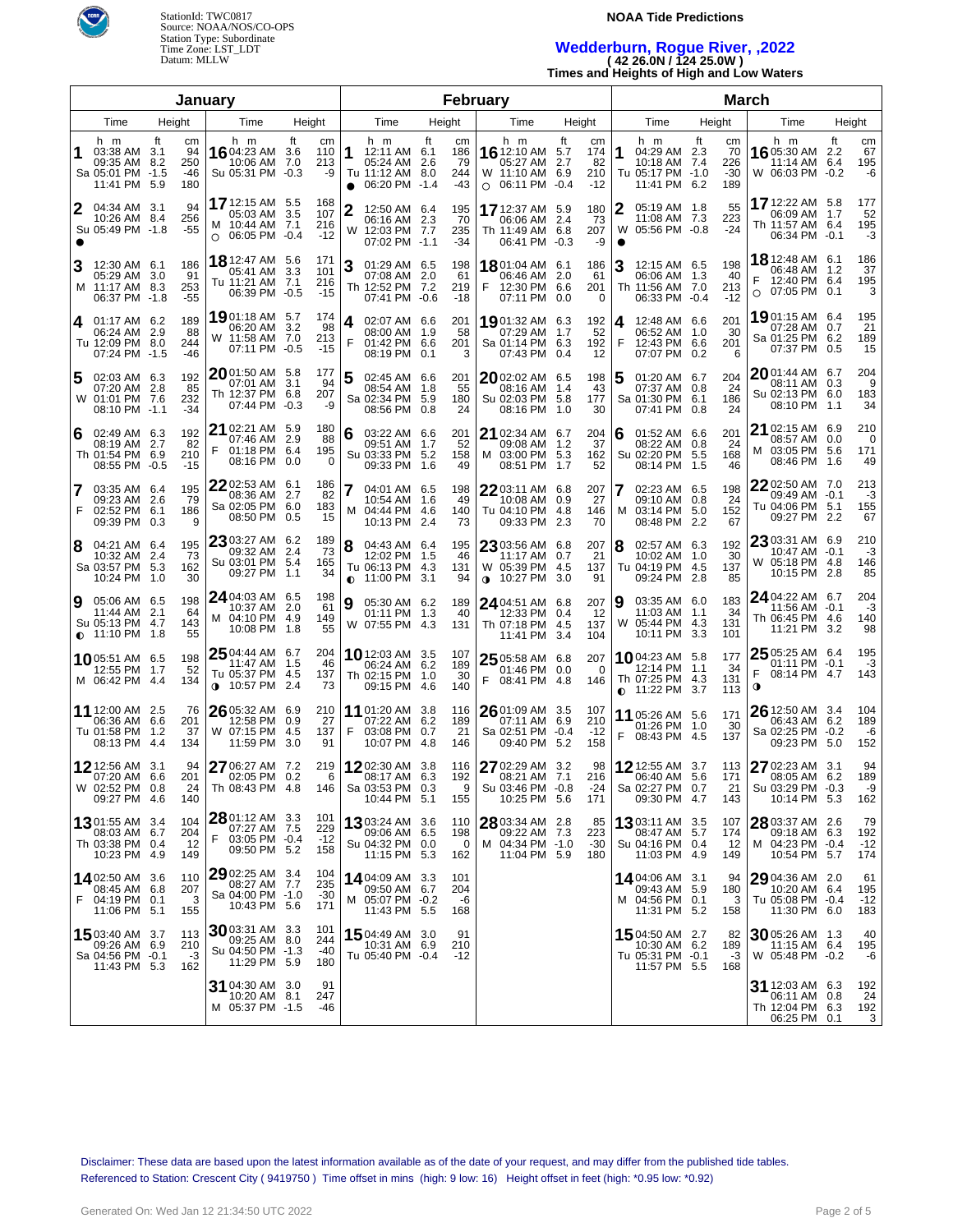



### **NOAA Tide Predictions**

## **Wedderburn, Rogue River, ,2022 ( 42 26.0N / 124 25.0W )**

**Times and Heights of High and Low Waters**

| April  |                                                                    |                                         |                                                                       |                               | May    |                                                                           |    |                                 |                                                                           |        |                           | June   |                                                                           |                   |                                 |                                                                                   |        |                               |
|--------|--------------------------------------------------------------------|-----------------------------------------|-----------------------------------------------------------------------|-------------------------------|--------|---------------------------------------------------------------------------|----|---------------------------------|---------------------------------------------------------------------------|--------|---------------------------|--------|---------------------------------------------------------------------------|-------------------|---------------------------------|-----------------------------------------------------------------------------------|--------|-------------------------------|
|        | Time                                                               | Height                                  | Time                                                                  | Height                        |        | Time                                                                      |    | Height                          | Time                                                                      | Height |                           |        | Time                                                                      | Height            |                                 | Time                                                                              | Height |                               |
| F      | h m<br>12:33 AM 6.5<br>06:53 AM 0.3<br>12:51 PM<br>06:59 PM 0.6    | Ħ<br>cm<br>198<br>9<br>6.1<br>186<br>18 | h m<br>16 06:27 AM -0.1<br>12:32 PM 5.9<br>Sa 06:27 PM 0.9<br>O       | Ħ.<br>cm<br>$-3$<br>180<br>27 | 1      | h m<br>12:18 AM 6.6<br>07:13 AM -0.7<br>Su 01:34 PM 5.3<br>06:57 PM 2.0   | ft | cm<br>201<br>$-21$<br>162<br>61 | h m<br>16 06:52 AM -1.6<br>01:20 PM 5.5<br>M 06:34 PM 2.1<br>O            | ft     | cm<br>-49<br>168<br>64    | 1<br>W | h m<br>12:44 AM 6.4<br>08:07 AM -0.8<br>02:55 PM<br>07:42 PM              | Ħ.<br>-4.9<br>3.1 | cm<br>195<br>$-24$<br>149<br>94 | h m<br><b>16</b> 12:55 AM 7.7<br>08:17 AM -2.2<br>Th 03:01 PM 5.6<br>08:02 PM 2.6 | ft     | cm<br>235<br>-67<br>171<br>79 |
| 2      | 01:03 AM 6.6<br>07:33 AM 0.0<br>Sa 01:37 PM 5.8<br>07:32 PM        | 201<br>0<br>177<br>1.1<br>34            | 17 12:27 AM 6.9<br>07:09 AM -0.7<br>Su 01:22 PM 5.8<br>07:03 PM 1.3   | 210<br>$-21$<br>177<br>40     | 2      | 12:47 AM 6.6<br>07:49 AM -0.7<br>M 02:18 PM 5.1<br>07:31 PM 2.4           |    | 201<br>$-21$<br>155<br>73       | 17 12:26 AM 7.5<br>07:40 AM -1.9<br>Tu 02:15 PM 5.5<br>07:20 PM 2.4       |        | 229<br>$-58$<br>168<br>73 | 2      | 01:18 AM 6.2<br>08:45 AM -0.7<br>Th 03:39 PM 4.8<br>08:23 PM 3.2          |                   | 189<br>$-21$<br>146<br>98       | 1701:47 AM 7.4<br>09:08 AM -1.9<br>03:53 PM 5.6<br>F<br>09:03 PM 2.6              |        | 226<br>-58<br>171<br>79       |
| 3      | 01:31 AM 6.6<br>08:12 AM -0.1<br>Su 02:22 PM 5.5<br>08:04 PM 1.6   | 201<br>-3<br>168<br>49                  | 18 01:00 AM 7.1<br>07:54 AM -1.1<br>M 02:14 PM 5.6<br>07:42 PM 1.8    | 216<br>-34<br>171<br>55       | 3      | 01:16 AM 6.4<br>08:26 AM -0.6<br>Tu 03:03 PM 5.0<br>08:05 PM 2.7          |    | 195<br>$-18$<br>152<br>82       | <b>18</b> 01:10 AM 7.5<br>08:29 AM -2.0<br>W 03:11 PM 5.4<br>08:11 PM 2.6 |        | 229<br>-61<br>165<br>79   | 3<br>F | 01:55 AM 6.0<br>09:25 AM -0.5<br>04:24 PM 4.8<br>09:08 PM                 | 3.3               | 183<br>-15<br>146<br>101        | 18802:43 AM 6.9<br>09:59 AM -1.4<br>Sa 04:46 PM 5.7<br>10:11 PM 2.5               |        | 210<br>-43<br>174<br>76       |
| 4      | 02:00 AM 6.5<br>08:52 AM -0.1<br>M 03:10 PM 5.2<br>08:36 PM        | 198<br>-3<br>158<br>2.2<br>67           | 1901:37 AM 7.2<br>08:42 AM -1.2<br>Tu 03:10 PM 5.4<br>08:24 PM 2.2    | 219<br>$-37$<br>165<br>67     | 4      | 01:47 AM 6.2<br>09:06 AM -0.5<br>W 03:52 PM 4.8<br>08:42 PM 3.0           |    | 189<br>$-15$<br>146<br>91       | 19 01:58 AM 7.3<br>09:22 AM -1.8<br>Th 04:10 PM 5.3<br>09:08 PM 2.8       |        | 223<br>$-55$<br>162<br>85 | 4      | 02:35 AM 5.7<br>10:07 AM -0.3<br>Sa 05:11 PM 4.7<br>10:02 PM 3.3          |                   | 174<br>-9<br>143<br>101         | 19,03:43 AM 6.2<br>10:51 AM -0.9<br>Su 05:38 PM 5.8<br>11:25 PM 2.3               |        | 189<br>$-27$<br>177<br>70     |
| 5      | 02:30 AM 6.3<br>09:34 AM 0.1<br>Tu 04:01 PM 4.8<br>09:10 PM 2.7    | 192<br>3<br>146<br>82                   | $20$ 02:18 AM 7.1<br>09:34 AM -1.2<br>W 04:12 PM 5.1<br>09:13 PM 2.7  | 216<br>$-37$<br>155<br>82     |        | 02:21 AM 5.9<br>09:49 AM -0.2<br>Th 04:46 PM 4.6<br>09:25 PM 3.2          |    | 180<br>-6<br>140<br>98          | 2002:51 AM 6.8<br>10:19 AM -1.4<br>F<br>05:13 PM 5.2<br>10:16 PM 2.9      |        | 207<br>-43<br>158<br>88   |        | 03:20 AM 5.4<br>10:51 AM -0.1<br>Su 05:58 PM 4.8<br>11:08 PM 3.2          |                   | 165<br>-3<br>146<br>98          | 20 04:50 AM 5.5<br>11:42 AM -0.2<br>M 06:29 PM 5.9                                |        | 168<br>-6<br>180              |
| 6      | 03:02 AM 6.0<br>10:20 AM 0.3<br>W 05:02 PM 4.5<br>09:49 PM         | 183<br>9<br>137<br>3.1<br>94            | 21 03:05 AM 6.8<br>10:33 AM -1.0<br>Th 05:23 PM 4.9<br>10:13 PM 3.0   | 207<br>$-30$<br>149<br>91     | 6<br>F | 03:00 AM 5.6<br>10:38 AM 0.0<br>05:48 PM 4.4<br>10:20 PM 3.4              |    | 171<br>0<br>134<br>104          | 21 03:52 AM 6.3<br>$11:18$ AM $-1.0$<br>Sa 06:16 PM 5.3<br>11:37 PM 2.8   |        | 192<br>$-30$<br>162<br>85 | 6      | 04:15 AM 5.0<br>11:36 AM 0.2<br>M 06:41 PM                                | -5.0              | 152<br>6<br>152                 | 21 12:42 AM 1.9<br>06:07 AM 4.8<br>Tu 12:34 PM 0.5<br><b>0</b> 07:17 PM 6.1       |        | 58<br>146<br>15<br>186        |
| 7      | 03:39 AM 5.7<br>11:14 AM 0.5<br>Th 06:16 PM 4.3<br>10:40 PM 3.4    | 174<br>15<br>131<br>104                 | 22 04:02 AM 6.4<br>11:38 AM -0.7<br>F<br>06:39 PM 4.8<br>11:32 PM 3.1 | 195<br>$-21$<br>146<br>94     |        | 03:47 AM 5.3<br>11:32 AM 0.2<br>Sa 06:51 PM 4.5<br>11:34 PM 3.4           |    | 162<br>6<br>137<br>104          | 2205:03 AM 5.7<br>12:19 PM -0.5<br>Su 07:14 PM 5.4<br>$\mathbf 0$         |        | 174<br>$-15$<br>165       |        | 12:21 AM 2.9<br>05:23 AM 4.6<br>Tu 12:23 PM 0.5<br>$\bullet$ 07:20 PM 5.3 |                   | 88<br>140<br>15<br>162          | $2201:56$ AM $1.4$<br>07:30 AM 4.4<br>W 01:26 PM 1.2<br>08:02 PM 6.3              |        | 43<br>134<br>37<br>192        |
| 8<br>F | 04:27 AM 5.4<br>12:19 PM 0.7<br>07:41 PM 4.3<br>11:56 PM 3.6       | 165<br>21<br>131<br>110                 | 23 05:12 AM 6.0<br>12:48 PM -0.4<br>Sa 07:51 PM 5.0<br>$\mathbf o$    | 183<br>$-12$<br>152           | 8      | 04:48 AM 4.9<br>12:30 PM 0.4<br>Su 07:47 PM 4.6                           |    | 149<br>12<br>140                | 23 01:02 AM 2.4<br>06:24 AM 5.1<br>M 01:19 PM 0.0<br>08:06 PM 5.7         |        | 73<br>155<br>0<br>174     | 8<br>W | 01:31 AM 2.4<br>06:42 AM 4.3<br>01:11 PM 0.9<br>07:57 PM 5.7              |                   | 73<br>131<br>27<br>174          | 23 03:01 AM 0.8<br>08:54 AM 4.2<br>Th 02:18 PM 1.8<br>08:43 PM 6.4                |        | 24<br>128<br>55<br>195        |
| 9<br>◐ | 05:32 AM 5.1<br>01:28 PM 0.7<br>Sa 08:50 PM 4.4                    | 155<br>21<br>134                        | 24 01:04 AM 3.0<br>06:35 AM 5.6<br>Su 01:56 PM -0.3<br>08:49 PM 5.3   | 91<br>171<br>-9<br>162        | 0      | 12:59 AM 3.2<br>06:03 AM 4.7<br>M 01:26 PM 0.5<br>08:29 PM 4.8            |    | 98<br>143<br>15<br>146          | 24 02:19 AM 1.8<br>07:47 AM 4.8<br>Tu 02:14 PM 0.4<br>08:51 PM 6.0        |        | 55<br>146<br>12<br>183    |        | 02:33 AM 1.6<br>08:04 AM 4.3<br>Th 02:00 PM 1.3<br>08:33 PM               | 6.1               | 49<br>131<br>40<br>186          | 24 03:56 AM 0.3<br>10:08 AM 4.3<br>F<br>03:10 PM 2.3<br>09:23 PM 6.5              |        | 9<br>131<br>70<br>198         |
|        | 1001:31 AM 3.5<br>06:52 AM 5.0<br>Su 02:31 PM 0.6<br>09:35 PM 4.6  | 107<br>152<br>18<br>140                 | 25 02:29 AM 2.5<br>07:59 AM 5.4<br>M 02:57 PM -0.1<br>09:36 PM 5.6    | 76<br>165<br>-3<br>171        |        | <b>10</b> 02:12 AM 2.7<br>07:23 AM 4.6<br>Tu 02:18 PM 0.6<br>09:03 PM 5.2 |    | 82<br>140<br>18<br>158          | 25 03:24 AM 1.2<br>09:04 AM 4.6<br>W 03:05 PM 0.9<br>09:30 PM 6.3         |        | 37<br>140<br>27<br>192    | F      | 1003:26 AM 0.8<br>09:19 AM<br>02:50 PM 1.6<br>09:10 PM                    | -4.4<br>6.6       | 24<br>134<br>49<br>201          | $2504:43$ AM $-0.1$<br>11:11 AM 4.5<br>Sa 03:59 PM 2.7<br>10:00 PM 6.6            |        | -3<br>137<br>82<br>201        |
|        | 11 02:46 AM 3.1<br>08:08 AM 5.1<br>M 03:23 PM 0.5<br>10:08 PM 4.9  | 94<br>155<br>15<br>149                  | 26 03:36 AM 1.8<br>09:13 AM 5.4<br>Tu 03:48 PM 0.1<br>10:15 PM 5.9    | 55<br>165<br>-3<br>180        |        | 11 03:09 AM 2.1<br>08:36 AM 4.6<br>W 03:04 PM 0.7<br>09:34 PM 5.6         |    | 64<br>140<br>21<br>171          | 26 04:17 AM 0.5<br>10:12 AM 4.7<br>Th 03:51 PM 1.4<br>10:06 PM 6.5        |        | 15<br>143<br>43<br>198    |        | 11 04:15 AM -0.1<br>10:27 AM 4.7<br>Sa 03:40 PM 2.0<br>09:50 PM           | 7.1               | -3<br>143<br>61<br>216          | 26 05:24 AM -0.4<br>12:02 PM 4.7<br>Su 04:45 PM 3.0<br>10:37 PM 6.6               |        | $-12$<br>143<br>91<br>201     |
|        | 1203:41 AM 2.6<br>09:11 AM 5.3<br>Tu 04:05 PM 0.3<br>10:36 PM 5.3  | 79<br>162<br>9<br>162                   | 27 04:30 AM 1.1<br>10:16 AM 5.4<br>W 04:33 PM 0.4<br>10:49 PM 6.2     | 34<br>165<br>12<br>189        |        | 1203:57 AM 1.3<br>09:40 AM 4.8<br>Th 03:46 PM 0.9<br>10:04 PM 6.1         |    | 40<br>146<br>27<br>186          | 27 05:02 AM -0.1<br>11:11 AM 4.7<br>04:34 PM 1.8<br>F<br>10:38 PM 6.6     |        | -3<br>143<br>55<br>201    |        | 1205:03 AM -0.9<br>11:28 AM 5.0<br>Su 04:31 PM 2.3<br>10:32 PM 7.5        |                   | -27<br>152<br>70<br>229         | 27 06:02 AM -0.6<br>12:45 PM 4.9<br>M 05:28 PM 3.1<br>11:13 PM 6.6                |        | -18<br>149<br>94<br>201       |
|        | 1304:26 AM 2.0<br>10:06 AM 5.5<br>W 04:42 PM 0.3<br>11:02 PM 5.7   | 61<br>168<br>9<br>174                   | 28 05:17 AM 0.4<br>11:12 AM 5.4<br>Th 05:12 PM 0.7<br>11:20 PM 6.5    | 12<br>165<br>21<br>198        | F      | 1304:41 AM 0.4<br>10:39 AM 5.0<br>04:27 PM 1.1<br>10:36 PM 6.6            |    | 12<br>152<br>34<br>201          | 28 05:42 AM -0.5<br>12:02 PM 4.8<br>Sa 05:13 PM 2.2<br>11:09 PM 6.6       |        | $-15$<br>146<br>67<br>201 |        | 1305:50 AM -1.6<br>12:23 PM 5.3<br>M 05:21 PM 2.5<br>11:17 PM 7.7         |                   | -49<br>162<br>76<br>235         | 28 06:38 AM -0.7<br>01:24 PM 5.0<br>Tu 06:08 PM 3.1<br>11:49 PM 6.6               |        | -21<br>152<br>94<br>201       |
|        | 14 05:07 AM 1.3<br>10:56 AM 5.7<br>Th 05:17 PM 0.3<br>11:29 PM 6.1 | 40<br>174<br>9<br>186                   | 29 05:58 AM -0.1<br>12:02 PM 5.4<br>05:49 PM 1.2<br>F<br>11:50 PM 6.6 | -3<br>165<br>37<br>201        |        | 1405:24 AM -0.4<br>11:34 AM 5.3<br>Sa 05:08 PM 1.4<br>11:10 PM 7.0        |    | -12<br>162<br>43<br>213         | 29 06:19 AM -0.7<br>12:49 PM 4.9<br>Su 05:51 PM 2.5<br>11:40 PM 6.6       |        | $-21$<br>149<br>76<br>201 | O      | 1406:38 AM -2.0<br>01:17 PM 5.4<br>Tu 06:13 PM 2.6                        |                   | -61<br>165<br>79                | $2907:14$ AM $-0.8$<br>02:01 PM 5.0<br>W 06:47 PM 3.1<br>$\bullet$                |        | -24<br>152<br>94              |
| F      | 1505:47 AM 0.6<br>11:44 AM 5.8<br>05:52 PM 0.6<br>11:57 PM 6.5     | 18<br>177<br>18<br>198                  | 3006:37 AM -0.4<br>12:49 PM 5.3<br>Sa 06:23 PM 1.6<br>$\bullet$       | $-12$<br>162<br>49            |        | 1506:08 AM -1.1<br>12:27 PM 5.4<br>Su 05:50 PM 1.7<br>11:46 PM 7.3        |    | -34<br>165<br>52<br>223         | 30 06:55 AM -0.9<br>01:32 PM 5.0<br>M 06:28 PM 2.7<br>e                   |        | $-27$<br>152<br>82        |        | 15 12:05 AM 7.8<br>07:27 AM -2.2<br>W 02:09 PM 5.5<br>07:06 PM 2.6        |                   | 238<br>-67<br>168<br>79         | 30 12:25 AM 6.5<br>07:49 AM -0.8<br>Th 02:36 PM 5.1<br>07:26 PM 3.1               |        | 198<br>-24<br>155<br>94       |
|        |                                                                    |                                         |                                                                       |                               |        |                                                                           |    |                                 | 31 12:11 AM 6.6<br>07:30 AM -0.9<br>Tu 02:13 PM 5.0<br>07:05 PM 2.9       |        | 201<br>-27<br>152<br>88   |        |                                                                           |                   |                                 |                                                                                   |        |                               |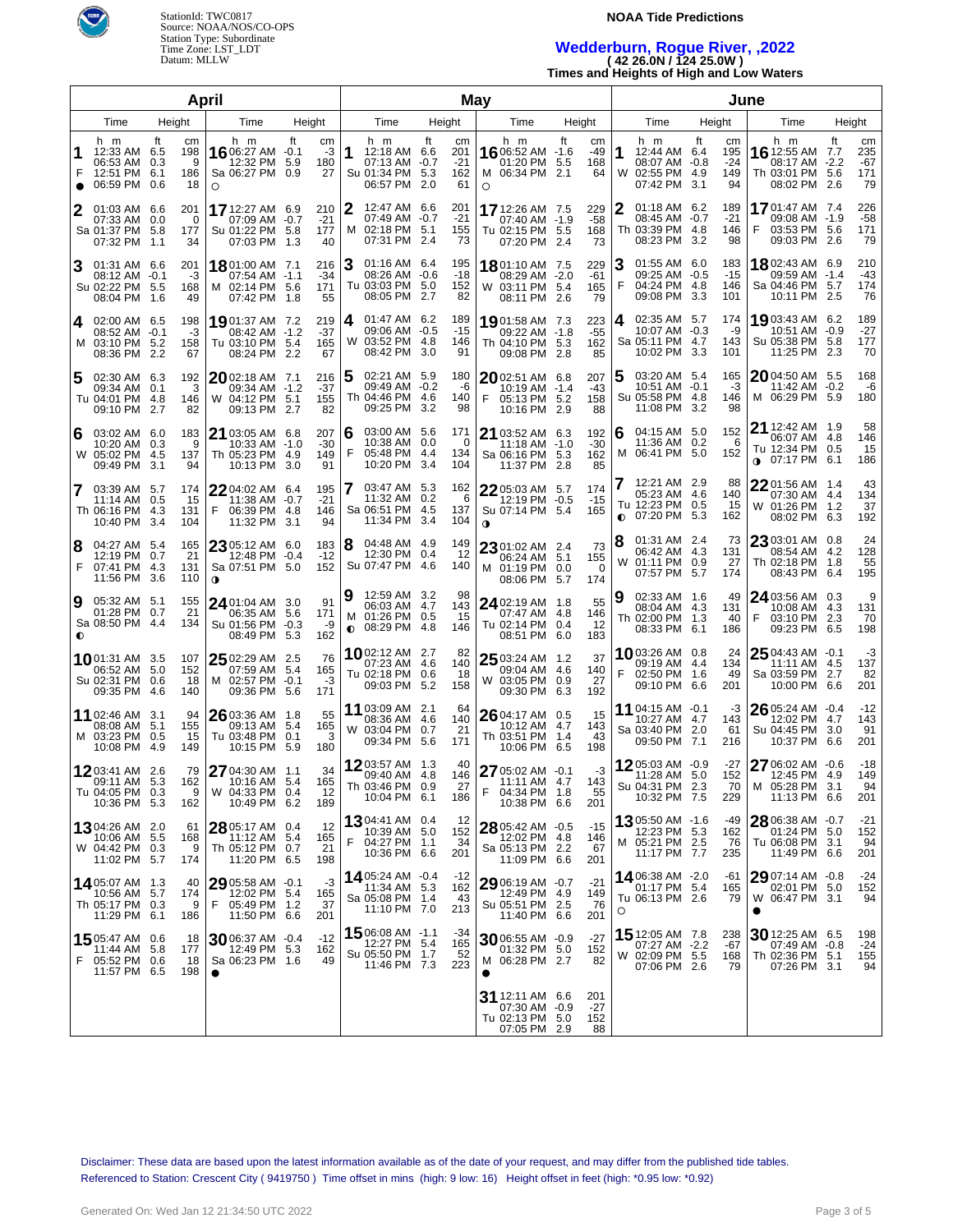

StationId: TWC0817 Source: NOAA/NOS/CO-OPS Station Type: Subordinate Time Zone: LST\_LDT Datum: MLLW

### **NOAA Tide Predictions**

# **Wedderburn, Rogue River, ,2022 ( 42 26.0N / 124 25.0W )**

**Times and Heights of High and Low Waters**

| July   |                                                                           |        |                                 |                                                                                         |        | <b>August</b>                 |                     |                                                                            |     |                              |                |                                                                        | <b>September</b> |                              |                |                                                                            |                          |                              |                                                                       |                  |                              |
|--------|---------------------------------------------------------------------------|--------|---------------------------------|-----------------------------------------------------------------------------------------|--------|-------------------------------|---------------------|----------------------------------------------------------------------------|-----|------------------------------|----------------|------------------------------------------------------------------------|------------------|------------------------------|----------------|----------------------------------------------------------------------------|--------------------------|------------------------------|-----------------------------------------------------------------------|------------------|------------------------------|
|        | Time                                                                      | Height |                                 | Time                                                                                    | Height |                               |                     | Time                                                                       |     | Height                       |                | Time                                                                   |                  | Height                       |                | Time                                                                       |                          | Height                       | Time                                                                  |                  | Height                       |
| 1<br>F | h m<br>01:02 AM 6.4<br>08:25 AM -0.7<br>03:13 PM 5.1<br>08:06 PM 3.1      | ft     | cm<br>195<br>$-21$<br>155<br>94 | h m<br>16 01:40 AM 7.4<br>08:47 AM -1.6<br>Sa 03:21 PM 6.0<br>08:52 PM 2.1              | ft     | cm<br>226<br>-49<br>183<br>64 | 1                   | h m<br>02:06 AM 6.1<br>08:59 AM -0.1<br>M 03:31 PM 5.7<br>09:17 PM 2.2     | ft  | cm<br>186<br>-3<br>174<br>67 |                | h m<br>1603:18 AM<br>09:37 AM<br>Tu 03:56 PM 6.5<br>10:26 PM 1.1       | ft<br>5.9<br>0.6 | cm<br>180<br>18<br>198<br>34 | 1              | h m<br>03:38 AM 5.2<br>09:27 AM<br>Th 03:41 PM<br>10:36 PM                 | ft<br>-1.7<br>6.5<br>0.8 | cm<br>158<br>52<br>198<br>24 | h m<br>1605:11 AM<br>10:17 AM<br>04:17 PM 6.0<br>F<br>11:44 PM 0.8    | ft<br>4.7<br>2.9 | cm<br>143<br>88<br>183<br>24 |
| 2      | 01:39 AM 6.2<br>09:00 AM -0.6<br>Sa 03:49 PM 5.1<br>08:51 PM              | -3.0   | 189<br>-18<br>155<br>91         | 1702:34 AM 6.9<br>09:32 AM -1.0<br>Su 04:06 PM 6.1<br>09:54 PM 1.9                      |        | 210<br>$-30$<br>186<br>58     | 2                   | 02:50 AM 5.7<br>09:31 AM 0.4<br>Tu 04:02 PM 5.9<br>10:08 PM 2.0            |     | 174<br>12<br>180<br>61       |                | <b>17</b> 04:18 AM<br>10:17 AM 1.4<br>W 04:37 PM 6.4<br>11:28 PM 1.0   | 5.2              | 158<br>43<br>195<br>30       | F              | 04:43 AM 4.8<br>10:07 AM<br>04:23 PM 6.5<br>11:40 PM                       | 2.3<br>0.6               | 146<br>70<br>198<br>18       | 1706:34 AM 4.5<br>11:12 AM<br>Sa 05:08 PM 5.7<br>$\mathbf 0$          | 3.4              | 137<br>104<br>174            |
| 3      | 02:18 AM 5.9<br>09:35 AM -0.4<br>Su 04:25 PM 5.2<br>09:41 PM 2.9          |        | 180<br>$-12$<br>158<br>88       | 18 03:31 AM 6.1<br>10:16 AM -0.3<br>M 04:50 PM 6.2<br>11:00 PM                          | 1.7    | 186<br>-9<br>189<br>52        |                     | 03:41 AM 5.2<br>10:04 AM 0.9<br>W 04:35 PM 6.1<br>11:06 PM                 | 1.7 | 158<br>27<br>186<br>52       |                | <b>18</b> 05:28 AM 4.7<br>11:00 AM<br>Th 05:20 PM 6.2                  | 2.2              | 143<br>67<br>189             | 3<br>$\bullet$ | 06:04 AM 4.5<br>10:57 AM<br>Sa 05:15 PM 6.5                                | 2.9                      | 137<br>88<br>198             | 18 12:54 AM 0.9<br>08:06 AM 4.5<br>Su 12:31 PM 3.7<br>06:15 PM 5.5    |                  | 27<br>137<br>113<br>168      |
| 4      | 03:02 AM 5.6<br>10:11 AM 0.0<br>M 05:01 PM 5.3<br>10:38 PM 2.7            |        | 171<br>0<br>162<br>82           | 19,04:34 AM 5.3<br>11:00 AM 0.5<br>Tu 05:35 PM 6.3                                      |        | 162<br>15<br>192              | 4                   | 04:44 AM 4.7<br>10:42 AM 1.5<br>Th 05:14 PM 6.3                            |     | 143<br>46<br>192             | F<br>$\bullet$ | 19 12:34 AM 1.0<br>06:54 AM 4.3<br>11:51 AM 2.9<br>06:09 PM 6.0        |                  | 30<br>131<br>88<br>183       | 4              | 12:53 AM 0.4<br>07:39 AM 4.4<br>Su 12:07 PM<br>06:21 PM 6.5                | 3.3                      | 12<br>134<br>101<br>198      | 19,02:05 AM 0.9<br>09:19 AM 4.6<br>02:00 PM 3.6<br>M<br>07:30 PM 5.4  |                  | 27<br>140<br>110<br>165      |
| 5      | 03:53 AM 5.1<br>10:48 AM 0.4<br>Tu 05:37 PM 5.5<br>11:42 PM 2.4           |        | 155<br>-12<br>168<br>73         | $20$ 12:09 AM $\,$ 1.5<br>05:47 AM 4.7<br>W 11:47 AM 1.3<br>06:21 PM 6.3<br>$\mathbf 0$ |        | 46<br>143<br>40<br>192        | 5<br>F<br>$\bullet$ | 12:11 AM 1.3<br>06:02 AM 4.3<br>11:27 AM 2.2<br>05:59 PM 6.5               |     | 40<br>131<br>67<br>198       |                | 2001:44 AM 0.9<br>08:29 AM<br>Sa 12:57 PM<br>07:06 PM 5.9              | 4.3<br>3.3       | 27<br>131<br>101<br>180      | 5<br>м         | 02:08 AM 0.1<br>09:03 AM 4.7<br>01:34 PM<br>07:36 PM 6.6                   | 3.4                      | 3<br>143<br>104<br>201       | 2003:08 AM 0.7<br>10:07 AM 4.9<br>Tu 03:09 PM 3.4<br>08:38 PM 5.5     |                  | 21<br>149<br>104<br>168      |
| 6      | 04:57 AM 4.7<br>11:28 AM 0.9<br>W 06:14 PM                                | 5.8    | 143<br>27<br>177                | 21 01:20 AM 1.2<br>07:12 AM 4.3<br>Th 12:37 PM 2.1<br>07:08 PM 6.3                      |        | 37<br>131<br>64<br>192        | 6                   | 01:20 AM 0.8<br>07:35 AM 4.2<br>Sa 12:24 PM 2.7<br>06:52 PM 6.7            |     | 24<br>128<br>82<br>204       |                | <b>21</b> 02:51 AM 0.7<br>09:50 AM<br>Su 02:14 PM<br>08:08 PM 5.9      | 4.5<br>3.5       | 21<br>137<br>107<br>180      | 6              | 03:15 AM -0.3<br>10:04 AM 5.0<br>Tu 02:56 PM<br>08:48 PM 6.8               | 3.1                      | -9<br>152<br>94<br>207       | 21 03:57 AM 0.5<br>10:41 AM 5.1<br>W 04:00 PM 3.0<br>09:34 PM 5.8     |                  | 15<br>155<br>91<br>177       |
| 7      | 12:49 AM 1.9<br>06:14 AM 4.3<br>Th 12:13 PM 1.4<br>$\bullet$ 06:54 PM 6.2 |        | 58<br>131<br>43<br>189          | $2202:28$ AM 0.8<br>08:43 AM 4.2<br>F<br>01:33 PM 2.7<br>07:55 PM 6.3                   |        | 24<br>128<br>82<br>192        |                     | 02:29 AM 0.2<br>09:05 AM 4.4<br>Su 01:35 PM<br>07:53 PM 7.0                | 3.1 | 6<br>134<br>94<br>213        |                | $2203:48$ AM $0.5$<br>10:44 AM<br>M 03:22 PM<br>09:06 PM 6.0           | 4.7<br>3.5       | 15<br>143<br>107<br>183      | W              | 04:13 AM -0.7<br>10:51 AM 5.4<br>04:03 PM<br>09:53 PM 7.1                  | 2.6                      | $-21$<br>165<br>79<br>216    | 22 04:38 AM 0.3<br>11:09 AM 5.3<br>Th 04:41 PM 2.5<br>10:21 PM 6.0    |                  | 9<br>162<br>76<br>183        |
| 8<br>F | $01:55$ AM $1.2$<br>07:42 AM 4.2<br>01:05 PM 2.0<br>07:37 PM 6.5          |        | 37<br>128<br>61<br>198          | $2303:27$ AM $0.5$<br>10:03 AM 4.3<br>Sa 02:35 PM<br>08:43 PM 6.3                       | 3.1    | 15<br>131<br>94<br>192        | м                   | 03:33 AM -0.4<br>10:17 AM 4.7<br>02:50 PM 3.1<br>08:56 PM 7.2              |     | -12<br>143<br>94<br>219      |                | 23 04:36 AM 0.3<br>11:24 AM<br>Tu 04:16 PM 3.3<br>09:56 PM 6.2         | 4.9              | 9<br>149<br>101<br>189       | 8              | 05:03 AM -0.9<br>11:32 AM 5.8<br>Th 05:00 PM<br>10:51 PM 7.2               | 2.1                      | -27<br>177<br>64<br>219      | 23 05:12 AM 0.2<br>11:35 AM 5.6<br>05:18 PM 2.0<br>F<br>11:03 PM 6.1  |                  | 6<br>171<br>61<br>186        |
| 9      | 02:56 AM 0.4<br>09:08 AM 4.3<br>Sa 02:03 PM 2.4<br>08:25 PM 6.9           |        | 12<br>131<br>73<br>210          | $24$ 04:18 AM 0.2<br>11:05 AM 4.6<br>Su 03:35 PM<br>09:30 PM 6.4                        | 3.3    | 6<br>140<br>101<br>195        | 9                   | 04:30 AM -0.9<br>11:12 AM 5.1<br>Tu 03:59 PM 3.0<br>09:56 PM 7.5           |     | -27<br>155<br>91<br>229      |                | 24 05:16 AM 0.0<br>11:55 AM 5.1<br>W 04:59 PM 3.0<br>10:41 PM 6.4      |                  | $\Omega$<br>155<br>91<br>195 |                | 05:48 AM -0.9<br>12:09 PM 6.1<br>05:52 PM<br>11:45 PM 7.2                  | - 1.5                    | -27<br>186<br>46<br>219      | 24 05:44 AM 0.2<br>12:00 PM 5.9<br>Sa 05:55 PM 1.5<br>11:44 PM 6.2    |                  | 6<br>180<br>46<br>189        |
|        | 1003:52 AM -0.3<br>10:21 AM 4.6<br>Su 03:05 PM<br>09:15 PM 7.3            | 2.7    | -9<br>140<br>82<br>223          | $25$ 05:03 AM $-0.1$<br>11:51 AM 4.8<br>M 04:27 PM 3.3<br>10:14 PM 6.5                  |        | -3<br>146<br>101<br>198       |                     | <b>10</b> 05:22 AM -1.3<br>11:59 AM 5.5<br>W 05:00 PM 2.6<br>10:54 PM 7.7  |     | -40<br>168<br>79<br>235      |                | $2505:52$ AM $-0.2$<br>12:23 PM 5.3<br>Th 05:38 PM 2.7<br>11:21 PM 6.5 |                  | -6<br>162<br>82<br>198       | $\circ$        | $10^{06:29}$ AM $-0.7$<br>12:44 PM 6.4<br>Sa 06:40 PM 1.0                  |                          | $-21$<br>195<br>30           | 25 06:14 AM 0.3<br>12:24 PM 6.2<br>Su 06:31 PM 1.1                    |                  | 9<br>189<br>34               |
|        | 11 04:45 AM   -1.0<br>11:22 AM 5.0<br>M 04:06 PM<br>10:08 PM 7.7          | -2.8   | $-30$<br>152<br>85<br>235       | $2605:43$ AM $-0.3$<br>12:29 PM 5.0<br>Tu 05:13 PM 3.2<br>10:56 PM 6.6                  |        | -9<br>152<br>98<br>201        |                     | 11 06:10 AM -1.6<br>12:41 PM 5.8<br>Th 05:56 PM 2.2<br>11:48 PM 7.8        |     | -49<br>177<br>67<br>238      | F              | $2606:24 AM -0.3$<br>12:50 PM 5.5<br>06:15 PM 2.4<br>11:59 PM 6.5      |                  | -9<br>168<br>73<br>198       |                | <b>11</b> 12:35 AM 7.0<br>07:07 AM -0.4<br>Su 01:19 PM 6.7<br>07:28 PM 0.6 |                          | 213<br>$-12$<br>204<br>18    | 26 12:26 AM 6.2<br>06:43 AM 0.6<br>M 12:50 PM 6.4<br>07:09 PM 0.6     |                  | 189<br>18<br>195<br>18       |
|        | 12 05:36 AM -1.6<br>12:16 PM 5.3<br>Tu 05:05 PM 2.8<br>11:01 PM 7.9       |        | -49<br>162<br>85<br>241         | $2706:19$ AM $-0.5$<br>01:01 PM 5.1<br>W 05:53 PM 3.1<br>11:35 PM 6.6                   |        | $-15$<br>155<br>94<br>201     | F.<br>$\circ$       | $1206:55$ AM $-1.6$<br>01:22 PM 6.0<br>06:50 PM 1.9                        |     | -49<br>183<br>58             |                | 27 06:54 AM -0.3<br>01:16 PM 5.7<br>Sa 06:52 PM 2.0                    |                  | -9<br>174<br>61              |                | 1201:25 AM 6.7<br>07:44 AM 0.2<br>M 01:52 PM 6.8<br>08:14 PM 0.4           |                          | 204<br>6<br>207<br>12        | 27 01:08 AM 6.1<br>07:14 AM 0.9<br>Tu 01:17 PM 6.7<br>07:49 PM 0.3    |                  | 186<br>27<br>204<br>9        |
|        | 1306:26 AM -1.9<br>01:05 PM 5.5<br>W 06:02 PM 2.7<br>$\circ$ 11:54 PM 8.0 |        | -58<br>168<br>82<br>244         | $28\,06:54\,$ AM $-0.6$<br>01:32 PM 5.2<br>Th 06:32 PM 2.9<br>$\bullet$                 |        | -18<br>158<br>88              |                     | <b>13</b> 12:41 AM 7.6<br>07:38 AM -1.3<br>Sa 02:01 PM 6.3<br>07:42 PM 1.5 |     | 232<br>$-40$<br>192<br>46    |                | $2812:37$ AM 6.5<br>07:23 AM -0.1<br>Su 01:42 PM 5.9<br>07:30 PM 1.7   |                  | 198<br>$-3$<br>180<br>52     |                | 1302:15 AM 6.2<br>08:21 AM 0.9<br>Tu 02:26 PM 6.7<br>09:01 PM 0.3          |                          | 189<br>27<br>204<br>9        | 28 01:54 AM 5.9<br>07:46 AM 1.4<br>W 01:46 PM 6.8<br>08:32 PM 0.0     |                  | 180<br>43<br>207<br>0        |
|        | 1407:14 AM -2.1<br>01:51 PM 5.7<br>Th 06:57 PM 2.5                        |        | -64<br>174<br>76                | $29$ 12:12 AM 6.6<br>07:26 AM -0.6<br>F<br>02:02 PM 5.3<br>07:10 PM 2.8                 |        | 201<br>$-18$<br>162<br>85     |                     | <b>14</b> 01:32 AM 7.2<br>08:18 AM -0.8<br>Su 02:39 PM 6.4<br>08:35 PM 1.3 |     | 219<br>$-24$<br>195<br>40    |                | $2901:16$ AM 6.3<br>$07:52$ AM $0.1$<br>M 02:08 PM 6.1<br>08:10 PM 1.4 |                  | 192<br>3<br>186<br>43        |                | 1403:07 AM 5.7<br>08:57 AM<br>W 03:00 PM 6.6<br>09:50 PM 0.4               | 1.6                      | 174<br>49<br>201<br>12       | 29 02:44 AM 5.6<br>08:20 AM 1.9<br>Th 02:20 PM 6.9<br>09:20 PM -0.1   |                  | 171<br>58<br>210<br>$-3$     |
| F      | 15 12:47 AM 7.8<br>08:01 AM -1.9<br>02:36 PM 5.9<br>07:54 PM 2.3          |        | 238<br>$-58$<br>180<br>70       | 30 12:49 AM 6.5<br>07:58 AM -0.6<br>Sa 02:32 PM 5.4<br>07:49 PM 2.6                     |        | 198<br>-18<br>165<br>79       | M                   | 1502:24 AM 6.6<br>08:58 AM -0.2<br>03:18 PM 6.5<br>09:29 PM 1.1            |     | 201<br>-6<br>198<br>34       |                | $30$ 01:58 AM 6.0<br>08:22 AM 0.6<br>Tu 02:36 PM 6.2<br>08:53 PM 1.2   |                  | 183<br>18<br>189<br>37       |                | 1504:04 AM 5.2<br>09:35 AM<br>Th 03:36 PM 6.3<br>10:43 PM 0.6              | 2.3                      | 158<br>70<br>192<br>18       | 30 03:41 AM 5.2<br>08:59 AM 2.5<br>F<br>02:58 PM 6.8<br>10:15 PM -0.1 |                  | 158<br>76<br>207<br>$-3$     |
|        |                                                                           |        |                                 | 31 01:27 AM 6.4<br>08:29 AM -0.4<br>Su 03:01 PM 5.5<br>08:31 PM 2.4                     |        | 195<br>$-12$<br>168<br>73     |                     |                                                                            |     |                              |                | 31 02:45 AM 5.6<br>08:53 AM 1.1<br>W 03:06 PM 6.4<br>09:41 PM 1.0      |                  | 171<br>34<br>195<br>30       |                |                                                                            |                          |                              |                                                                       |                  |                              |